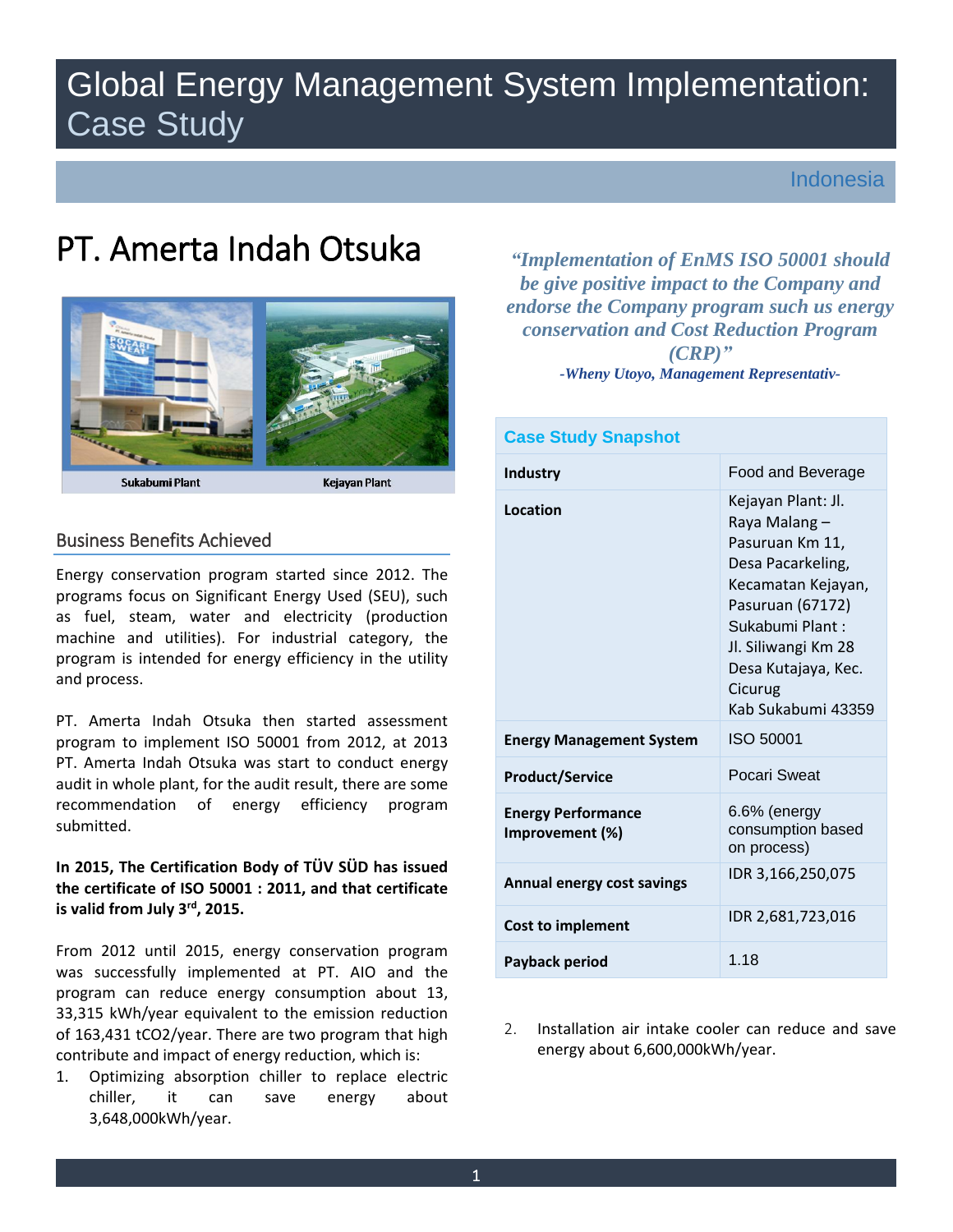# Company Profile

 of health as a business strategy named: pharmaceutical of diseases and neutraceutical product support and productive and healthy life. PT. Amerta Indah Otsuka is affiliate of the Otsuka Group Holding Company based in Japan. Otsuka Group is engaged in the field of health with their philosophy is Otsuka-people creating new products for better health worldwide. The Company has combined the two pillars products that contribute to the diagnosis and treatment maintain the daily activities in order to better,

 Otsuka Group has a total of about 1,000 employees and Sultan Iskandar Muda Road Kav. V - TA, Jakarta 12310. There are two factories located in Siliwangi Road KM 28 Sindangresmi RT. 07/04, Kutajaya Village, District then headquarter is in Wisma Pondok Indah  $7<sup>th</sup>$  Floor, Cicurug 43 359 and in Pasuruan Malang Road KM 11, Pacarkeling Village, District Kejayan, Pasuruan Regency 67 172.

 Indonesia and has received various certification of ISO 2004 (Environmental Management System). Also fruits which is still imported from Japan. PT. Amerta Indah Otsuka not only carry on the distribution directly through the branch offices, but also supported by the distributors to spread throughout Indonesia. Products of PT. Amerta Indah Otsuka is POCARI SWEAT, an isotonic drink which is leading in such as ISO 9001 : 2008 (Quality Management System), ISO 22000 : 2005 (Food Safety System) and ISO 14001 : aSOYJOY fruit soy bar, healthy snack of soybeans and

 Energy at PT. Amerta Indah Otsuka is supplied by 3 energy sources: Natural Gas (Gas Turbine Generator), Government Electricity Company (PLN) and liquid fuel.

 At PT. AIO Sukabumi, capacity Natural Gas is 650,000 nM3/month. Natural Gas used as fuel to generating power at Gas Turbine Kejayan Factory is 1,147,000 nM3/month.

 supplied by single tower power supply which has For PLN Sukabumi Factory is supplied by 2 tower power supply which has capacity 5.4 MW, Kejayan factory capacity 5.5 MW.

 Emergency Generator and Gas Turbine (back up). Liquid Liquid Fuel is used for forklift, back-up Boiler, fuel consumption approximately only 2%.

# Business Case for Energy Management

 PT. Amerta Indah Otsuka is committed to being brilliant management systems ISO 50001:2011, this system is established by the government, such us : PEEN 2015 company with a significant contribution and reliable for constumers and society. The Company is also committed to maintain the quality and development in order to be better by implementing energy also required to fulfill the legal requirement that (*Penghargaan Efisiensi Energi Nasional*), PROPER, Green Industry Certification. PT. Amerta Indah Otsuka will also participate in **CEM Energy Management Leadership Awards this year 2016.** 

 optimal and efficient energy conservation so that it can The main objective of the implementation of ISO 50001 is to satisfy the legal compliance of Government Regulation No. 70 of 2009, the Management conduct be guaranteed the sustainability of energy in the future and sustainability of the business simultaneously (Business Continuity Management). Risk management clauses No. 13 and 14: Risk related to the shutdown of manufacturing base & Risk related to environmental pollution.

 *company of meals, drinks and trade import which in the safety and healthy, the impact on the*  It is also related with the company commitment in implementing energy management which is stated in the Company Policy, " *PT. Amerta Indah Otsuka is the produce quality products, halal and safe as well as our consider to customer satisfaction, employee protection environment and energy efficiency"* 

 side, there are another objectives to be achieved: Based on the company policies, Management then defines the OGSM (Objective, Goal, Strategy, and Measurement), in 2016 Company have target for energy reduction by 2.5% from the previous year, in the other

- Reduce energy costs
- Reduce overall production costs
- Reduce green house gases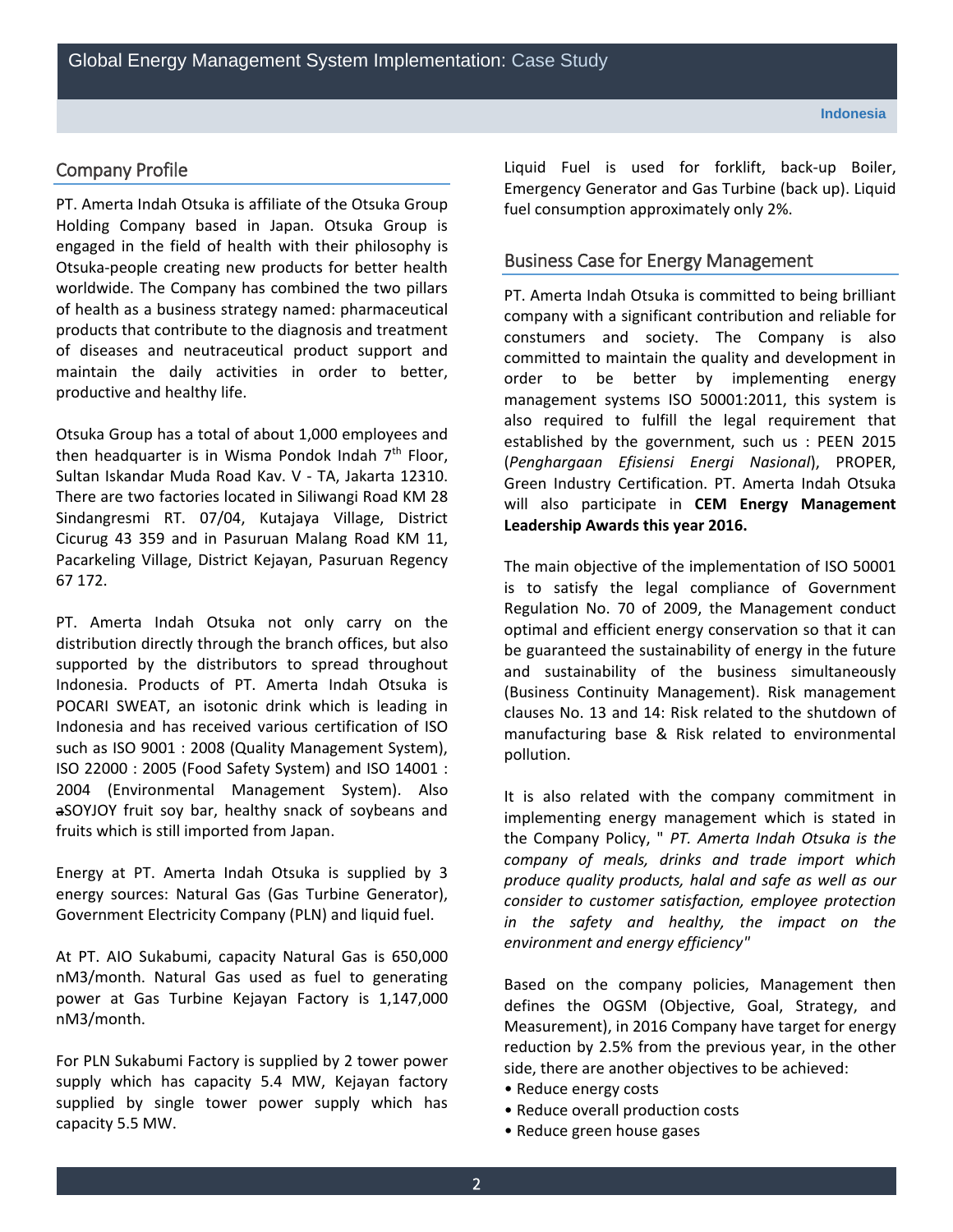- increase performance against environmental sustainability
- Improve product quality
- Increase the value of the company
- improving the capacity of employees
- improving compliance with Regulations and Laws
- Improve compliance with company policies against environmental targets.

### *Picture 2. Environment activity*



# Keys to Success

- Commitment : every stake holder at company should support the system
- department but representative from all department **•** Team Work : energy team not only from one
- Capability : the implementation will give high impact if the driver (company) of the system have proper capability
- Consistency : continuous improvement will give more impact

 *have good EnMS programme by "AIO must be excellent company who monitoring and continuous improvement of SEU. Saving Energy, Save the company and Save the world" -Lina Erdawati, Head of Plant-*

# EnMS Development and Implementation

### **Achieved Energy Performance**

 Picture 3 is the graph of energy intensity in Giga Joule per Kilo Litre (GJ/KL) show us the significant reduction of energy consumption, if we compare the achievement between 2012 and 2015, energy intensity can be reduced until 70%.



 intensity decrease year by year, it is mean that PT. Amerta Indah Otsuka commit to reduce the energy consumption and also to reduce the carbon footprint From the graph above, we can see that the energy (tCO2).

### **Cost savings**

 *Table 1. Cost saving by eficiency program* 

| <b>Plant</b> | <b>Energy saving</b><br>(IDR) | Cost (IDR)   | Payback<br>Period |
|--------------|-------------------------------|--------------|-------------------|
| Kejayan      | 2.53 Billion                  | 2.08 Billion | 1.22              |
| Sukabumi     | 0.64 Billion                  | 0.60 Billion | 1.06              |
| ΤΟΤΑL        | 3.17 Billion                  | 2.68 Billion | 1.18              |

### **CO2 reduction intencity**

 *Picture 4. tCO2 and emission Intensity Kejayan Plant* 

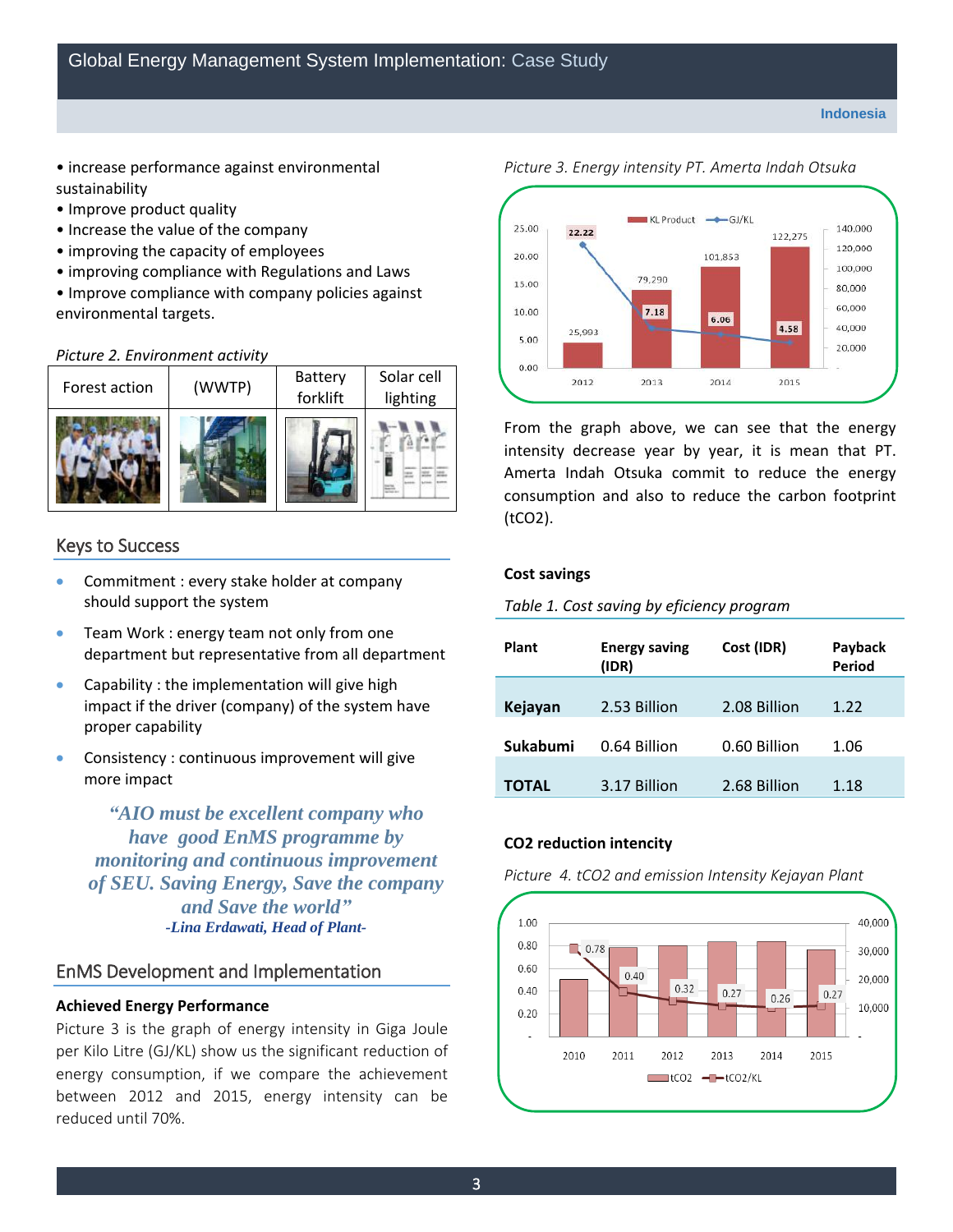

### *Picture 5. tCO2 and emission Intensity Sukabumi Plant Picture 6. Declaration of ISO 50001*

### **Organizational**

*Picture 6. Organization Chart ISO 50001* 



 Implementation of energy management system in Amerta Indah Otsuka refers to the Energy Management System ISO 50001: 2011, which uses the PDCA cycle (Plan, DO, Check, Action). On the top level of management, Plant Director has a role in drafting policies related to energy management, a Management Representative (MR) is appointed to control its implementation, in terms of technical planning of energy directly led by the Energy Manager. Core team was formed with members who are representatives from each relevant departments. In addition, the internal auditor team who have been certified also established to conduct internal audit. Management Review is also conducted annually to review the implementation of energy management systems.



*"Every improvement, even just turn off the lamp when not in use, will give significant effect to energy performance" -A. J Arief, Head of Manufacturing-*

### **Energy review and planning**

 energy planning ISO 50001: 2011. PT. Amerta Indah input after energy review. Energy action plan will be the energy aspect is depend upon the factor of energy consumption (C) and energy saving potential (E). The energy exchange with society (I) have one the bonus The process of energy planning is adopted to a model of Otsuka conduct energy planning by define planning created base on Significant Energy Use, The significant of possibility of renewable energy usage (P) and increase point each.



If the score card have value ≥ 6 and/or C value is ≥ 3, it's considered as SEU.



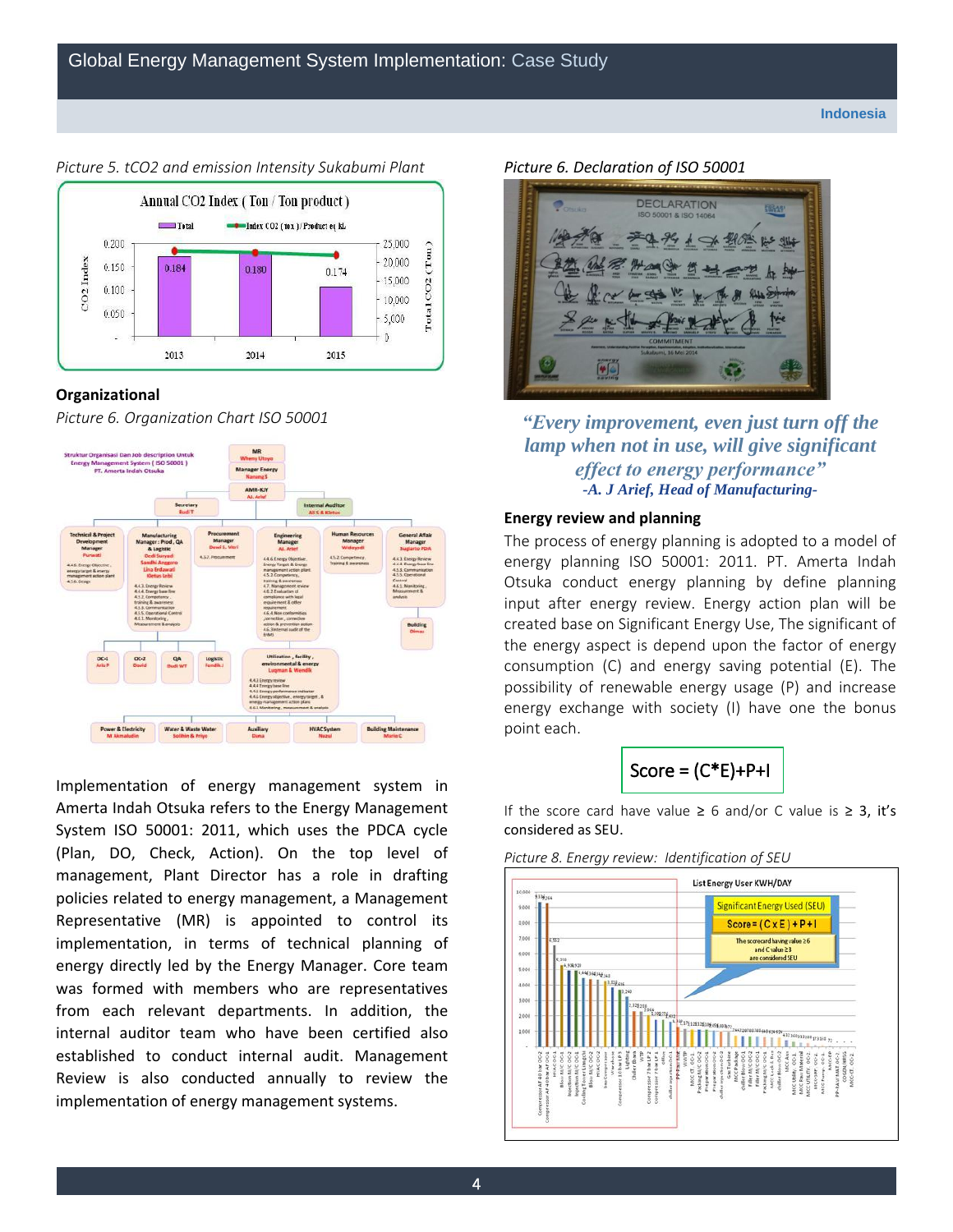In the process planning of energy conservation is also obtained in the form of energy efficiency potential of energy conservation programs that are listed in the 2015. Register of Opportunity Program (ROOP).

| Table 2. Register of Opportunity Program (ROOP) |  |
|-------------------------------------------------|--|
| ROOP 2016                                       |  |

| <b>No</b>               | <b>Action Plan</b>                                 | <b>Energy</b><br>reduce<br>(kwh/y) | tCO <sub>2</sub><br><b>Reduce</b> | <b>Benefit</b><br>(IDR/v)                      | Invest (IDR)    | <b>ROI</b><br>(Y) |
|-------------------------|----------------------------------------------------|------------------------------------|-----------------------------------|------------------------------------------------|-----------------|-------------------|
| $\mathbf{1}$            | optimizing piping line or install<br>buffer tank   | 11,040                             | 13.20                             | 20,269,440                                     | 15,000,000      | 0.74              |
| $\overline{2}$          | install APF (automatic power<br>factor) or APC ABB | 295,919                            |                                   | 353.91 543,308,002                             | 350,000,000     | 0.64              |
| $\overline{\mathbf{3}}$ | Optimasi HVAC OC2 dengan<br>mematika AHU.II.2      | 60.053                             |                                   | 71.82 110,257,901                              | 50,000,000      |                   |
| Δ                       | installation active filter (PF and<br>Harmonic)    | 106,569                            |                                   | 127.45 109,454,976                             | 144,763,308     | 1.32              |
| 5                       | automatic operation blower and<br>pump (need PQA)  | 64,800                             |                                   | 77.50 118,972,800                              | 1,000,0000.0084 |                   |
| 6                       | installation APF complete with<br>harmonic filter  | 294,275                            |                                   | 351.94 540,289,162                             | 296,442,184     | 0.55              |
| 7                       | installation flow meter,                           |                                    |                                   | Management<br>data record<br>for EnPI<br>mesin |                 |                   |
| 8                       | review and reduce air<br>consumption               | 78,408                             |                                   | 93.77 131,960,664                              |                 |                   |

 Plan, Saving target, Emission Reduction, Benefit, Performance Indicator are also defined in this step. ROOP contain energy efficiency activities such as, Action Investment, Return on Investment (ROI) and responsible activity, and also timeline. The energy baseline, Energy



Picture 9. Example of ROOP Optimizing absorption chiller

 The Management will be review for the action plan to define the priority of ROOP base on payback period and also consider the financial availability. If the payback period is less than 1 year, the action plan will be recommended to be approved immediately for realization. If the payback period more than 3 year, the action plan will be set for long term project.

In the process planning of energy conservation is also PT. Amerta Indah Otsuka has defined the target for obtained in the form of energy efficiency potential of cantial reduce energy 2016 about 2.5% from the previous year

# Development and use of professional expertise, training, *Table 2.* Register of Opportunity Program *(ROOP)* and communications:





 Some activities are conducted to motivate, and develop the capability of employee regarding to the implementation of ISO 50001:

- Certification of Energy Manager by Badan Sertifikasi Nasional (BSN) (1 manager energy)
- - Energy Management ISO 50001 by ESDM and UNIDO ( 2 person)
- Training Internal Auditor by Multi Prima Consulting (12 person)
- In House training by SAI Global (75 employee were already trained)
- implementation of ISO 50001 at Company - New employee training to introduce the

# -

# *Picture 11. Certificate for PIC in charge*

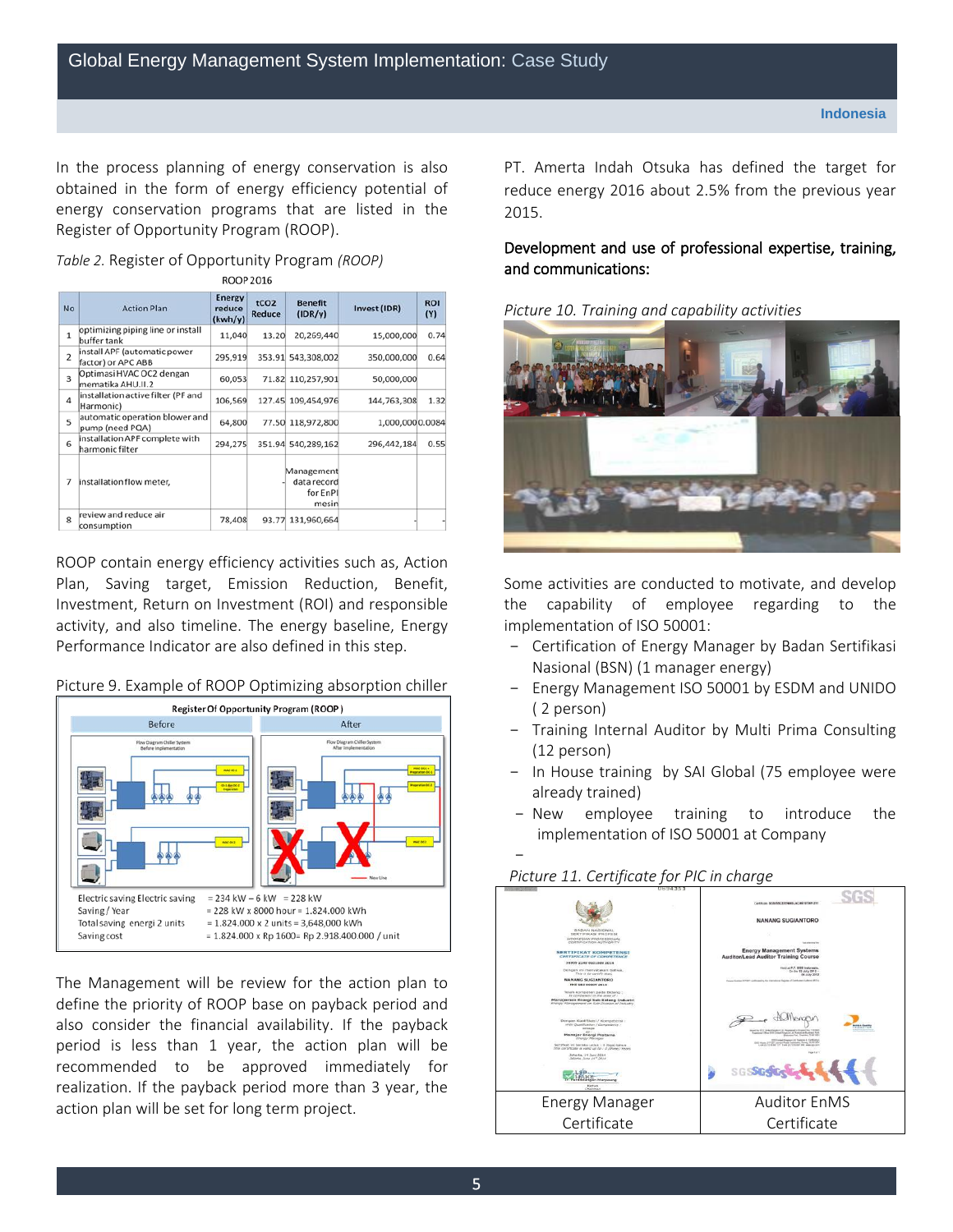### Internal Communication

 carried out in many activities such as meeting portal, bulletin, and also socialization using banner, Internal communication throughout the organization is coordination, sharing session, company email, web poster, sticker, etc.

### *Picture 12. Energy awareness*



### *Picture 13 . Socialization ISO 50001 and Awareness*  efficiency energy



**Picture 14. Socialization and Awareness efficiency energy** 



In addition, the Company is also implementing IFI programs (Idea for Improvement) and GKM (Gugus Kendali Mutu) with a culture based on KAIZEN / employees personally or in group to develop continuous improvement conservation. Continuous Improvement. The program encourages all include improvement in energy

# *Picture 15: Logo of IFI and GKM program*



 *Picture 16. Personal idea of energy conservation; setting inverter.* 



### External Communication

 at the beginning of cooperation with company, for examples it is listed in the Purchasing Order with Communication in external side, all the external stakeholders who cooperate with the Company should be consider to the aspect of energy saving, it was agreed external parties.

*Picture 17. Communication about ISO 50001 to external parties at Purchasing Order letter.*